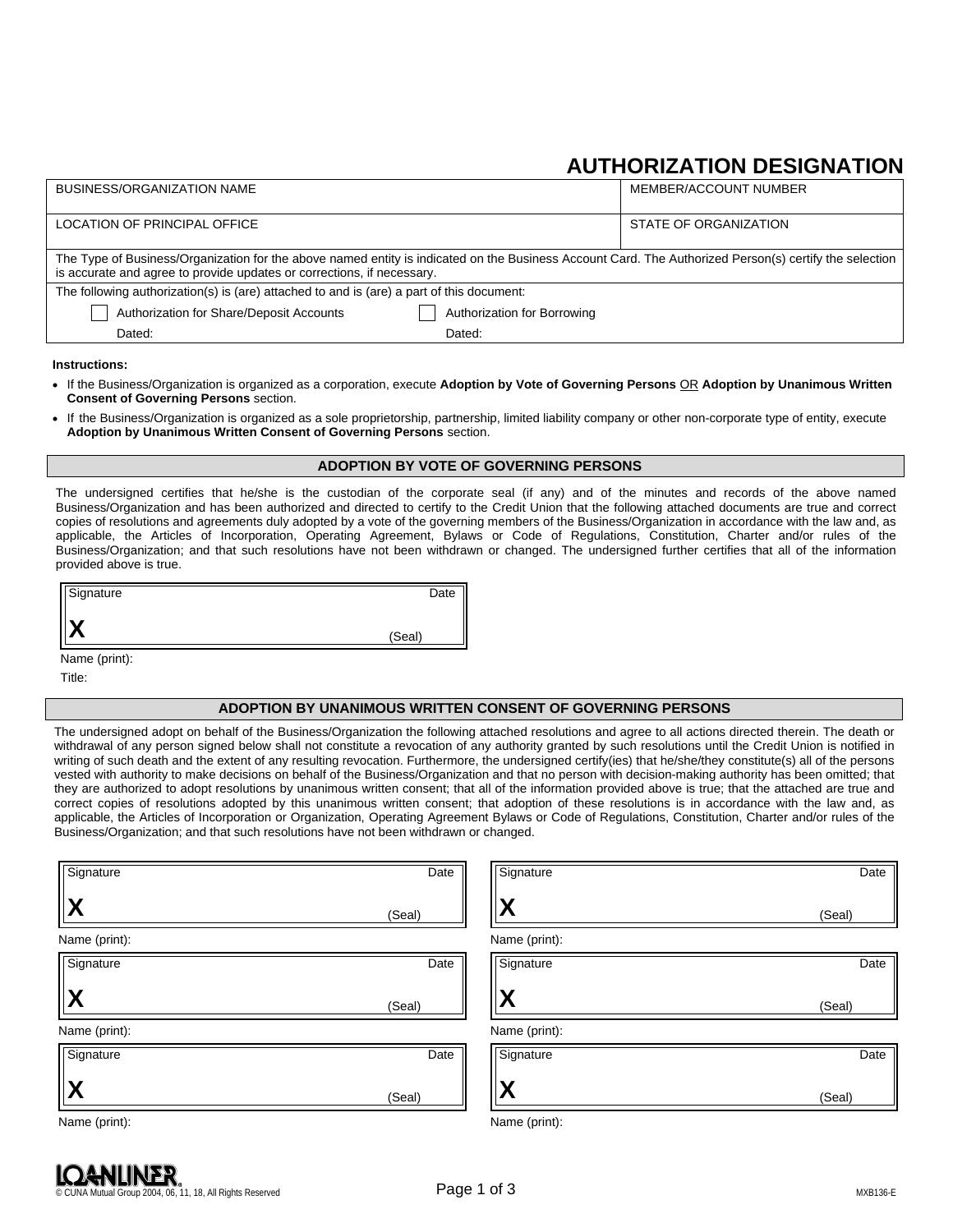| Supplements any and all prior Authorizations for Share/Deposit Accounts adopted by the Business/Organization and presented to the Credit Union. |  |  |
|-------------------------------------------------------------------------------------------------------------------------------------------------|--|--|
| and of the above boyer are checked, the Credit Union may assume that this decument revokes and replaces any and all prior Authorizations for    |  |  |

Expressly revokes and replaces any and all prior Authorizations for Share/Deposit Accounts adopted by the Business/Organization and presented

(If none of the above boxes are checked, the Credit Union may assume that this document revokes and replaces any and all prior Authorizations for *Share/Deposit Accounts that may be on file.)*

Is the first Authorization for Share/Deposit Accounts presented to the Credit Union.

## Page 2 of 3 MXB136-E

|  | ł |  |
|--|---|--|
|  |   |  |

### **AUTHORIZATION FOR SHARE/DEPOSIT ACCOUNTS**

**WHEREAS** on this day of day of the best interest of the set interest of the day of the best interest of the best interest of the

Business/Organization to establish a membership in and depository relationship with ("Credit Union"); and

**WHEREAS** Business/Organization has considered the terms of the Business Membership and Account Agreement governing accounts established at the Credit Union;

**NOW, THEREFORE, BE IT RESOLVED AND AGREED,** that the Credit Union is hereby designated as a depository of funds belonging to the Business/Organization.

**BE IT FURTHER RESOLVED AND AGREED,** that the person(s) designated below as an Authorized Person(s) has (have) the authority to establish a depository relationship with the Credit Union and may, from time to time, open one or more share or deposit account(s) of any type. It is distinctly agreed and understood that the designated Authorized Person(s) is (are) vested with all power and authority described for an Authorized Person in the Business Membership and Account Agreement.

**BE IT FURTHER RESOLVED AND AGREED,** that the Credit Union will be notified promptly and in writing of any change pertaining to the Authorized Person(s) identified below, of any change in the ownership, legal structure, or management of the Business/Organization, and upon any dissolution or bankruptcy of the Business/Organization.

**BE IT FURTHER RESOLVED AND AGREED,** that the Credit Union may rely on any actual or facsimile signature that reasonably resembles the facsimile or specimen signature of an Authorized Person provided below, in the exercise of any authority granted by the Business Membership and Account Agreement until notified in writing of a change; that the Credit Union shall not be held liable for refusing to honor any signature where the Business/Organization has not provided to the Credit Union a facsimile or specimen signature; that the Business/Organization holds the Credit Union harmless from and agrees to indemnify the Credit Union for all claims, demands, losses, costs, damages or expenses including reasonable attorney's fees suffered or incurred by the Credit Union resulting from payments and disbursements made or any other actions the Credit Union takes in good faith in reliance on the actual or facsimile signatures of an Authorized Person, provided that when a signature is required to exercise the authority described in the Business Membership and Account Agreement, the signature of an Authorized Person with respect to share or deposit accounts must appear on the appropriate document.

### **AUTHORIZED PERSON(S) FOR SHARE/DEPOSIT ACCOUNTS**

| Facsimile/Specimen Signature | Date   | Facsimile/Specimen Signature | Date   |
|------------------------------|--------|------------------------------|--------|
|                              | (Seal) |                              | (Seal) |
| Name (print):                |        | Name (print):                |        |
| Title:                       |        | Title:                       |        |
| Facsimile/Specimen Signature | Date   | Facsimile/Specimen Signature | Date   |
|                              | (Seal) | W                            | (Seal) |
| Name (print):                |        | Name (print):                |        |
| Title:                       |        | Title:                       |        |

**BE IT FURTHER RESOLVED AND AGREED,** that as noted below, this Authorization for Share/Deposit Accounts:

to the Credit Union.